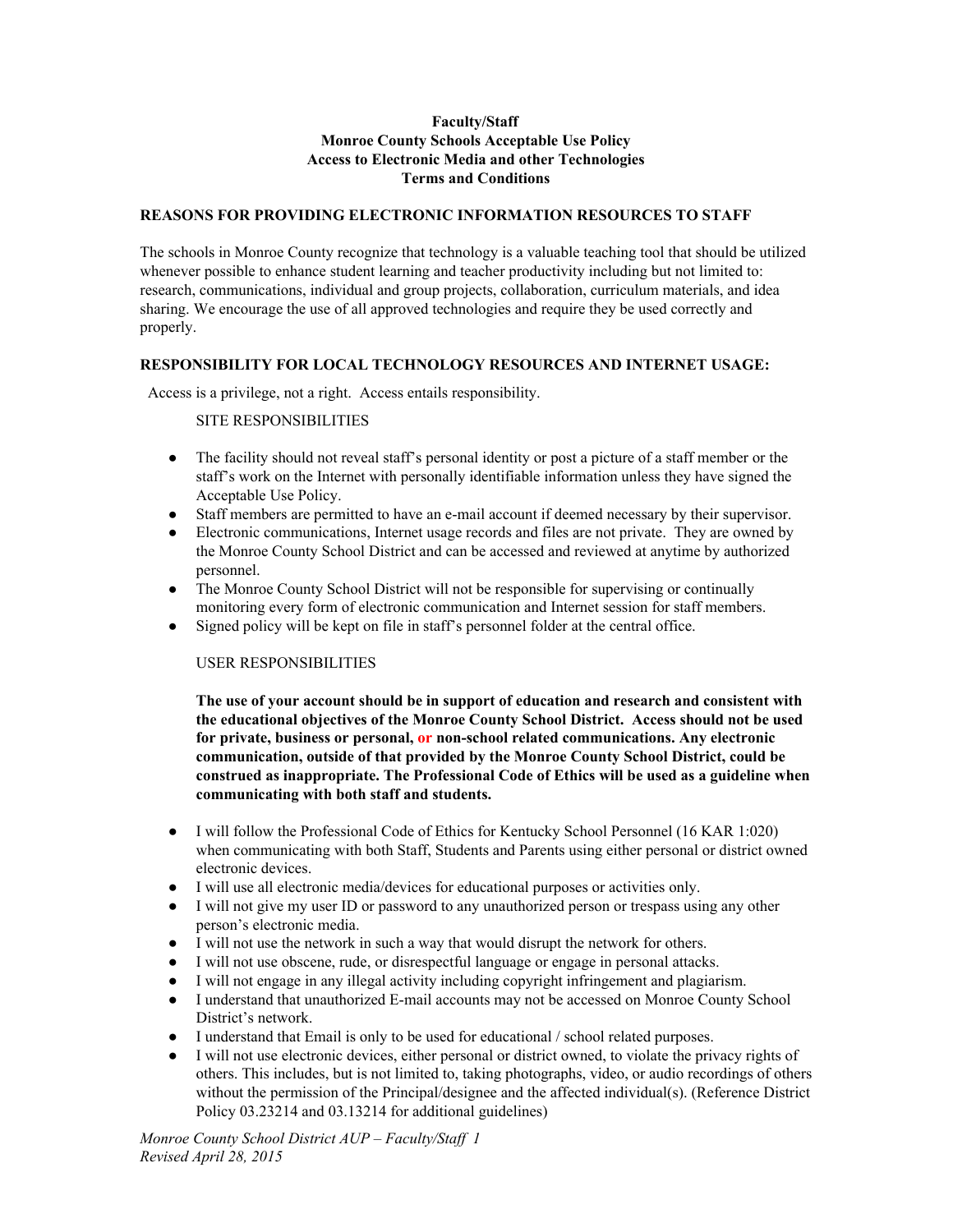- I will not create or share computer viruses.
- I will not destroy another person's data.
- I will follow all guidelines of the Monroe County School District Staff's Harassment / Discrimination District Policy 03.162 or 03.262 depending on your employment classification.
- Transmission of any materials in violation of any U.S. or state regulation is prohibited. This includes, but is not limited to copyrighted material, threatening, obscene or sexually explicit material, or material protected by trade secret.
- I will not use product advertisement or political lobbying that is not consistent with the purpose of the Monroe County School District.
- *● Sending chain email is prohibited.*
- Authorship and/or publishers of information in electronic form must be appropriately acknowledged in writing and research (footnotes, bibliographies, etc.)
- I will notify an administrator if I have visited an inappropriate website.
- I will not post information that could disrupt the educational process.

## **USE OF PERSONAL DEVICES**

- 1. There are two wireless networks available. Personal electronic devices are only allowed to access the "Monroe Co Internet Access Only" wireless network. Accessing the district's private wired / wireless network using personal owned electronic devices is prohibited.
- **2. The school or school district will not be responsible for tech support, repair, damage or theft of personal electronic devices while used at school.**
- **3.** I will follow all guidelines outlined in MCSD's Use of Personal Cell Phones/Telecommunication Devices Policy 03.13214 or 03.23214 depending on my employment classification.

## **Telecommunication Devices:**

- **●** Communication devices, both personal and district owned, will **not** be permitted during instruction time for personal use, unless prior approval from building administrator has been obtained.
- **●** Communication devices, both personal and district owned, should never be used by anyone who is in the process of transporting children. If an emergency arises while students are being transported, the driver must stop the vehicle before using a cellular phone.
- **●** When communicating with students you shall maintain the dignity and integrity of the profession. (Professional Code of Ethics for Kentucky School Personnel)
- **●** I will follow all guidelines outlined in MCSD's Use of Personal Cell Phones/Telecommunication Devices Policy 03.13214 or Policy 03.23214 depending on my employment classification.

### **Two-way Radios / Tel:**

Employees are expected to use twoway radios in a professional manner with utmost concern for privacy and confidentiality for each student and staff member.

● I will follow all guidelines outlined in MCSD's Use of Telephone District Policy 03.23211 or 03.13211 depending on my employment classification.

### **Responsibility for Damages:**

Individuals shall reimburse the Board for repair or replacement of District property lost, stolen, damaged, or vandalized while under their care.